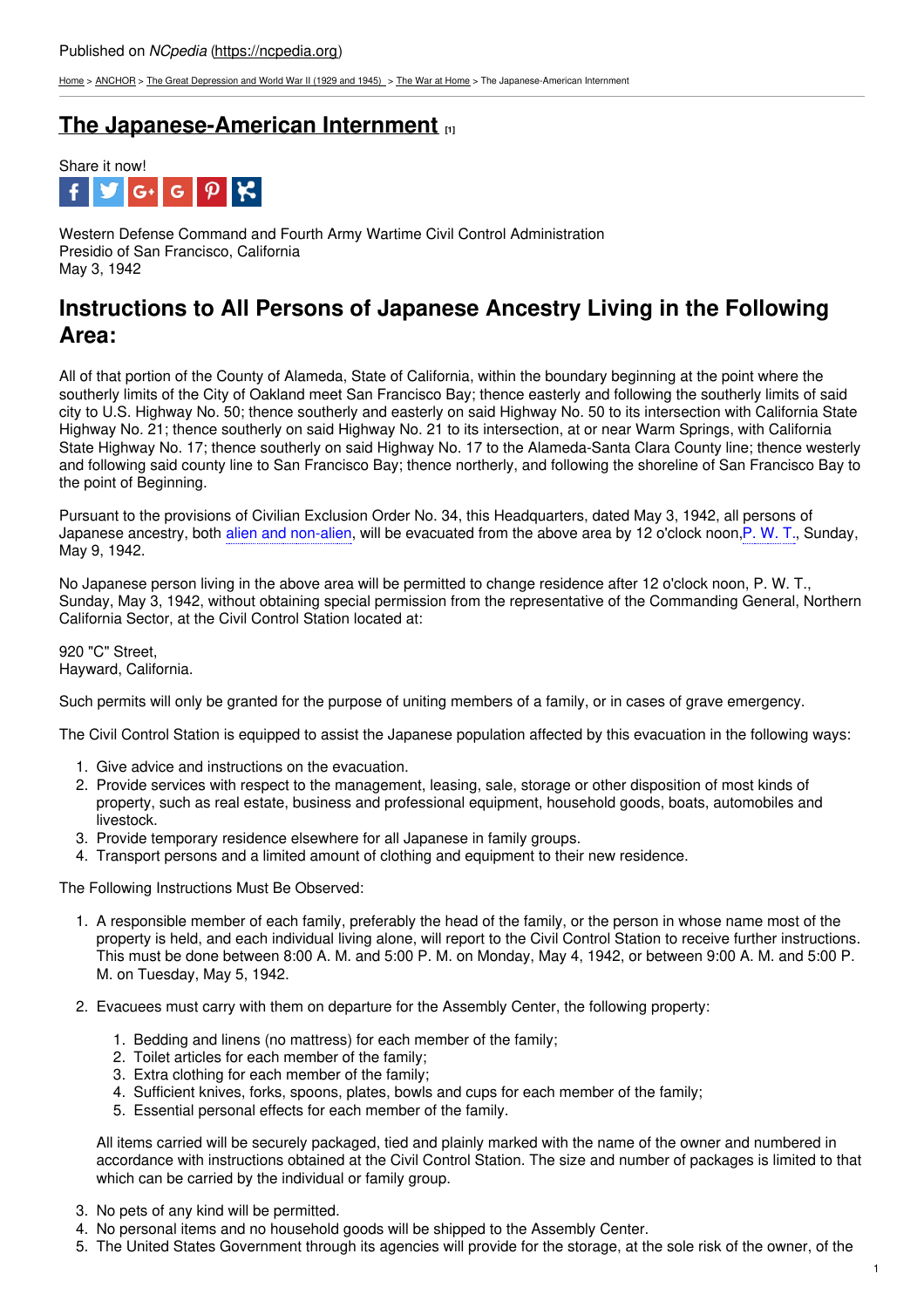more substantial household items, such as iceboxes, washing machines, pianos and other heavy furniture. Cooking utensils and other small items will be accepted for storage if crated, packed and plainly marked with the name and address of the owner. Only one name and address will be used by a given family.

6. Each family, and individual living alone, will be furnished transportation to the Assembly Center or will be authorized to travel by private automobile in a supervised group. All instructions pertaining to the movement will be obtained at the Civil Control Station.

Go to the Civil Control Station between the hours of 8:00 A. M. and 5:00 P. M., Monday, May 4, 1942, or between the hours of 8:00 A.M. and 5:00 P. M., Tuesday, May 5, 1942, to receive further instructions.

### **J. L. DEWITT**

Lieutenant General, U.S. Army **Commanding** 

### **User Tags:**

Camp [Lejeune](https://ncpedia.org/category/user-tags/camp-lejeune) [2] [Cumberland](https://ncpedia.org/category/user-tags/cumberland) County [3] Fort [Bragg](https://ncpedia.org/category/user-tags/fort-bragg) [4] [history](https://ncpedia.org/category/user-tags/history) [5] [military](https://ncpedia.org/category/user-tags/military) [6] North [Carolina](https://ncpedia.org/category/user-tags/north-carolina-5) [7] **North [Carolina](https://ncpedia.org/category/user-tags/north-carolina-6) History [8] [Onslow](https://ncpedia.org/category/user-tags/onslow-county) County [9]** [Page](https://ncpedia.org/category/user-tags/page) [10] [Students](https://ncpedia.org/category/user-tags/students) [11] [Teachers](https://ncpedia.org/category/user-tags/teachers) [12] [World](https://ncpedia.org/category/user-tags/world-war-ii) War II [13] Creative Commons [BY-NC-SA](https://ncpedia.org/category/user-tags/creative-commons) [14] **From:** LEARN NC North Carolina History: A Digital [Textbook](https://ncpedia.org/category/entry-source/learn-nc)[15] **Copyright Date:** 2009 **Primary Sources:**

Executive Order 9066: Resulting in [Japanese-American](https://www.archives.gov/milestone-documents/executive-order-9066) Incarceration (1942)<sub>[16]</sub> from the National Archives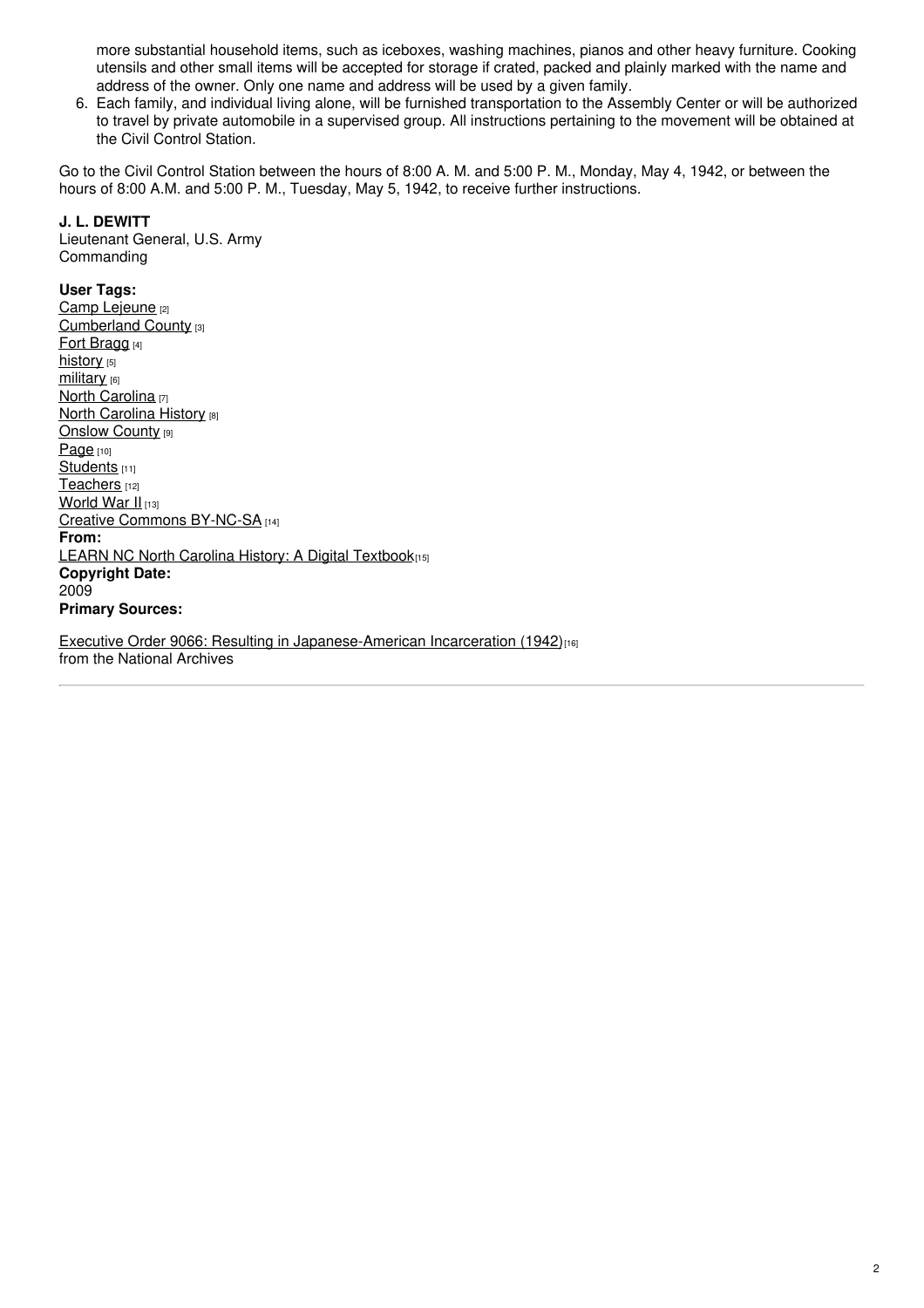WESTERN DEFENSE COMMAND AND FOURTH ARMY **WARTIME CIVIL CONTROL ADMINISTRATION** Presidio of San Francisco, California May 3, 1942 **INSTRUCTIONS TO ALL PERSONS OF JAPANESE ANCESTRY** Living in the Following Area: All of that portion of the County of Alameda, State of California, within the boundary heginning at the point where the scotler-ly limits of the City of Oaldand meet San Prancisco Bay: the<br>nee easierly in and following th Pursuant to the provisions of Civilian Exchision Order No. 34, this Headquarters, dated May 3, 1942, all persons of Japanese ancestry, both alien and non-alien, will be evacuated from the above area by 12 o'clock noon, P. P. W. T., Saturday, May 9, 1942.<br>Now I also be permitted to change residence after 12 o'clock noon, P. W. T.,<br>Sunday, May 3, 1942, without obtaining special permission from the representative of the Commanding General, Nor 920 - "C" Street,<br>Hayward, California. Such permits will only be granted for the purpose of uniting members of a family, or in cases of grave emergency. The Civil Control Station is equipped to assist the Japanese population affected by this evacuation in the f The Civil Control Station is equipped to assist the Japanese population affected by this exacuation in the following ways:<br>
1. Give advice and instructions on the evacuation.<br>
2. Provide services with respect to the manage ivestoon.<br>3. Provide temporary residence elsewhere for all Japanese in family groups.<br>4. Transport persons and a limited amount of elothing and equipment to their new residence. **Transport presons and a minded unional of elociting and equipment to that the Modern and a<br>
1. A responsible member of each family, preferably the head of the family, or the person in whose name most of<br>
the property is h** (e) ESSERIMI personal encode for each members of the same of the owner and numbered<br>in accordance with instructions obtained at the Civil Control Station. The size and number of packages is limited to that which can be car ited to that which can be carried by the individual or family group.<br>
3. No personal items and no bousehold goods will be shipped to the Assembly Center.<br>
4. No personal items and no bousehold goods will be shipped to the

Go to the Civil Control Station between the hours of 8:00 A.M. and 5:00 P.M.,<br>Monday, May 4, 1942, or between the hours of 8:00 A.M. and 5:00 P.M.,<br>Tuesday, May 5, 1942, to receive further instructions.

L.L. DeWITT Lieutenant General, U.S. Army<br>Commanding

SEE CIVILIAN EXCLUSION ORDER NO. 24.

This poster was displayed in San Francisco in May 1942 to inform Japanese-Americans that they would be evacuated from the area.

 $\frac{1}{17}$